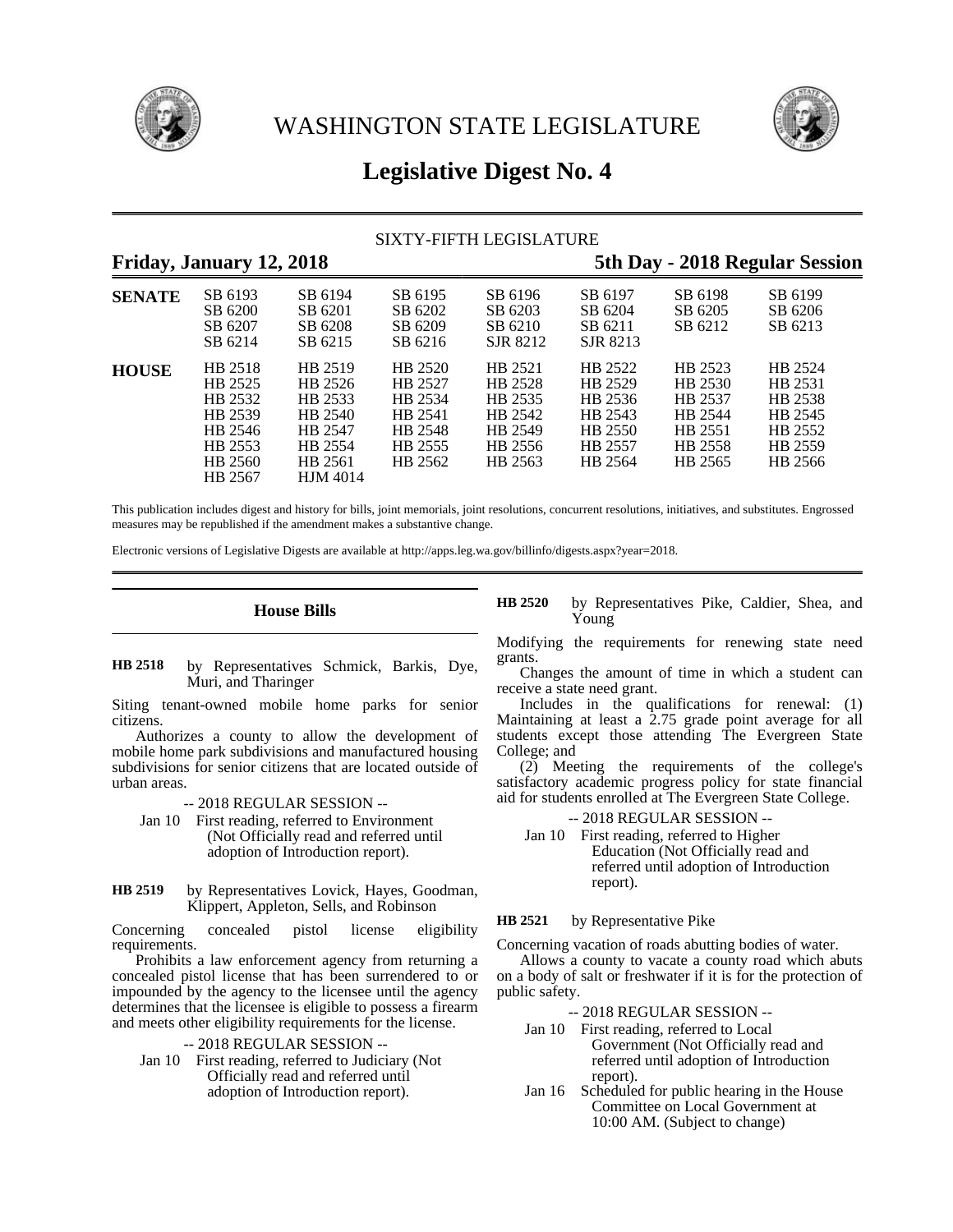by Representatives Pike, Blake, Kraft, Peterson, Orcutt, Shea, Vick, Caldier, Manweller, Reeves, Doglio, Riccelli, Smith, Muri, McBride, Wylie, Hargrove, Eslick, Stanford, Tharinger, Kilduff, and Young **HB 2522**

Modifying qualifications for disabled veterans to receive fee exempt license plates.

Addresses the qualifications to receive fee-exempt license plates for disabled veterans and the rate of serviceconnected compensation he or she is receiving.

-- 2018 REGULAR SESSION --

- Jan 10 First reading, referred to Community Development, Housing & Tribal Affairs (Not Officially read and referred until adoption of Introduction report).
- Jan 17 Scheduled for public hearing in the House Committee on Community Development and Housing & Tribal Affairs at 8:00 AM. (Subject to change)
- Jan 18 Scheduled for executive session in the House Committee on Community Development and Housing & Tribal Affairs at 1:30 PM. (Subject to change)

by Representatives Hudgins, DeBolt, Kloba, Tarleton, Smith, and Morris; by request of Utilities & Transportation Commission **HB 2523**

Concerning the annual reporting requirements for regulated utility and transportation companies.

Subjects a public service company that fails to file an annual report in the form and within the time required by the utilities and transportation commission, including payment of any regulatory fee due, is subject to: (1) Monetary penalties; or

(2) Cancellation or revocation of its operating authority and additional penalties.

Allows the commission to waive penalties if the company is able to demonstrate that its failure to file the report, and in the time required, was due to circumstances beyond its control.

-- 2018 REGULAR SESSION --

- Jan 10 First reading, referred to Technology & Economic Development (Not Officially read and referred until adoption of Introduction report).
- by Representatives Pike, Blake, Manweller, Vick, Shea, and Eslick **HB 2524**

Concerning soil samples in classifying agricultural and forestland.

Requires the department of commerce, in consultation with the department of agriculture, to adopt guidelines establishing a procedure for a person to remove a local jurisdiction's designation of agricultural lands or forestlands where soil surveys indicate that the composition of the soil is not suitable to support activities or crops in accordance with the local jurisdiction's designation.

-- 2018 REGULAR SESSION --

Jan 10 First reading, referred to Environment (Not Officially read and referred until adoption of Introduction report).

by Representatives Pike, Blake, Vick, Shea, Manweller, and Eslick **HB 2525**

Concerning consistency of growth management act plans and development regulations with the Revised Code of Washington.

Finds that, when a statute is enacted the provisions of the law become effective before local governments can update their comprehensive plans and development regulations.

States that local jurisdictions: (1) Are not in violation of the growth management act where it complies with the Revised Code of Washington in advance of the comprehensive plan updates set out within the act; and

(2) May not prevent what the Revised Code of Washington authorizes just because the comprehensive plan has not been updated.

-- 2018 REGULAR SESSION --

Jan 10 First reading, referred to Environment (Not Officially read and referred until adoption of Introduction report).

by Representatives Hudgins, McBride, and Wylie **HB 2526**

Creating a committee to consider state elections policy.

Creates the elections policy committee to bring together a broad range of interested parties to review state election policy and consider recommendations for promoting and improving voter participation and efficient election administration.

-- 2018 REGULAR SESSION --

- Jan 10 First reading, referred to State Government, Elections & Information Technology (Not Officially read and referred until adoption of Introduction report).
- by Representatives Hudgins, McBride, and Shea **HB 2527**

Evaluating random check procedures for ballot counting equipment.

Requires the secretary of state to: (1) For each county, survey random check procedures adopted by the county canvassing board; and

(2) Evaluate the procedures to identify the best practices and any discrepancies.

-- 2018 REGULAR SESSION --

Jan 10 First reading, referred to State Government, Elections & Information Technology (Not Officially read and referred until adoption of Introduction report).

by Representatives Hudgins and Wylie **HB 2528**

Providing for the coordination of continuity of operations efforts for elections.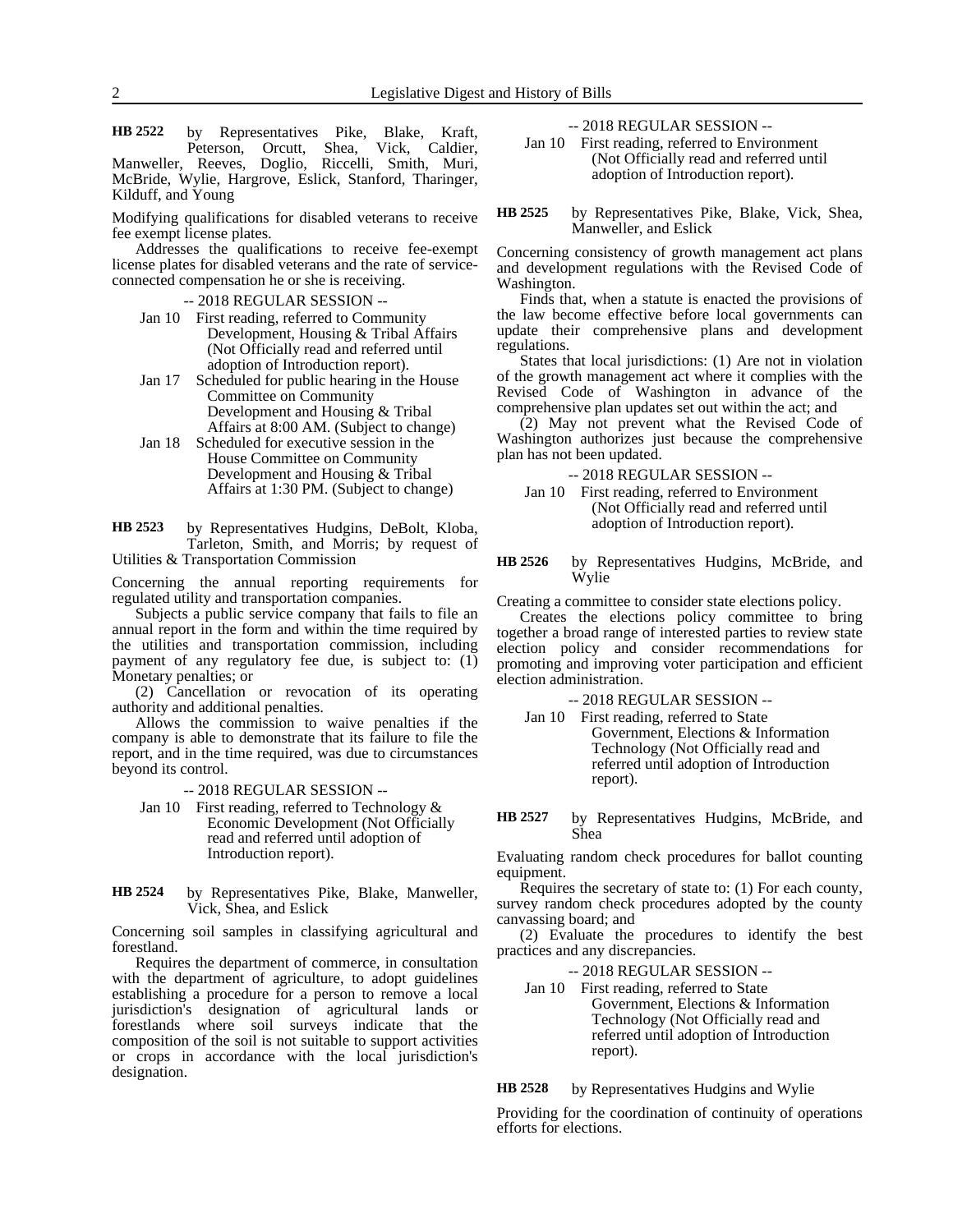Requires the adjutant general of the state military department to maintain a copy of each county's continuity of operations plan for election operations.

Requires the state military department to coordinate with counties and existing planning efforts to assist in the implementation of the plan.

- -- 2018 REGULAR SESSION --
- Jan 10 First reading, referred to Public Safety (Not Officially read and referred until adoption of Introduction report).
- by Representatives Kraft, Hudgins, and McBride **HB 2529**

Concerning the costs of election administration.

Requires the legislature to convene an election costs task force to examine the costs related to the administration of elections in the state.

Expires June 30, 2019.

- -- 2018 REGULAR SESSION --
- Jan 10 First reading, referred to State Government, Elections & Information Technology (Not Officially read and referred until adoption of Introduction report).
- Jan 17 Scheduled for public hearing in the House Committee on State Government and Elections & Information Technology at 1:30 PM. (Subject to change)
- by Representatives Senn, Graves, Caldier, Fey, Stonier, Kagi, McBride, Wylie, and Doglio **HB 2530**

Concerning foster youth health care benefits.

Extends the date in which certain behavioral health services must be integrated into the managed health care plan for foster children.

Allows the parent or guardian of a child, who is no longer a dependent child, to choose to continue enrollment in the integrated managed health care plan for foster children for up to twelve months following reunification with the child's parents or guardian if the child meets certain requirements.

-- 2018 REGULAR SESSION --

- Jan 10 First reading, referred to Health Care & Wellness (Not Officially read and referred until adoption of Introduction report).
- by Representatives Santos, Jinkins, and Robinson **HB 2531**

Concerning social determinates of health, including changing the name of the governor's interagency coordinating council on health disparities and evaluating data

Changes the name of the governor's interagency coordinating council on health disparities to the governor's interagency coordinating council on health equity.

Requires the council to create brief guidance to assist the following in their efforts to compile the inventories of data that describes the types of data sets that may be related to social determinants of health of individuals: The superintendent of public instruction, workforce training and education coordinating board, state health care authority, state board of health, department of social and health services, department of ecology, department of agriculture, department of commerce, department of health, and department of early learning.

-- 2018 REGULAR SESSION --

- Jan 10 First reading, referred to Health Care & Wellness (Not Officially read and referred until adoption of Introduction report).
- by Representatives Sells, Hayes, Holy, Sullivan, Irwin, Muri, Stanford, Ormsby, and **HB 2532**

Johnson

Concerning fairness in disciplinary actions of peace officers who appear on a prosecuting attorney's potential impeachment list.

Prohibits a law enforcement agency from taking punitive action against a peace officer solely because the officer's name was placed on a potential impeachment list.

- -- 2018 REGULAR SESSION --
- Jan 10 First reading, referred to Labor & Workplace Standards (Not Officially read and referred until adoption of Introduction report).
- Jan 15 Scheduled for public hearing in the House Committee on Labor & Workplace Standards at 1:30 PM. (Subject to change)

by Representatives Jinkins, Johnson, Cody, Tharinger, Harris, Slatter, Appleton, Frame, Robinson, Haler, Stonier, Fitzgibbon, Fey, Wylie, Pollet, and Macri **HB 2533**

Concerning long-term care services and supports.

Places responsibility for the implementation and administration of the family and medical leave program with the state health care authority, the department of social and health services, and the employment security department.

Creates the long-term services and supports trust commission and requires the commission to, beginning January 1, 2019, establish certain rules and policies.

States that, beginning January 1, 2025, long-term services and supports are available and benefits are payable to a registered long-term services and supports provider on behalf of a qualified individual.

Requires the benefits to be paid periodically and promptly to registered long-term services and supports providers.

Allows any self-employed person, beginning January 1, 2023, to elect coverage under the program.

Creates the long-term services and supports trust account.

-- 2018 REGULAR SESSION --

Jan 10 First reading, referred to Health Care & Wellness (Not Officially read and referred until adoption of Introduction report).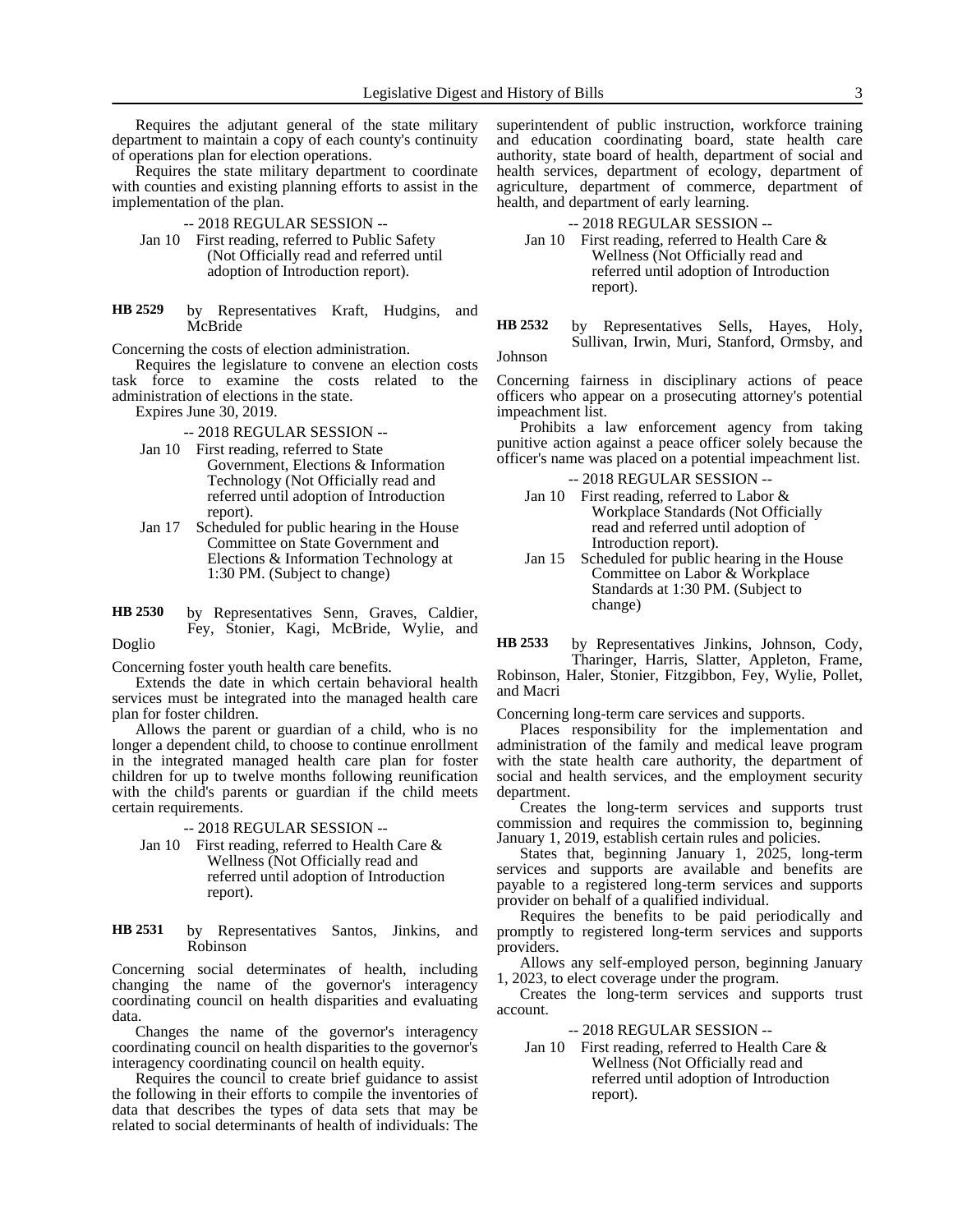Kloba, and Santos

#### by Representatives Gregerson, Chapman, and Jinkins; by request of Secretary of State **HB 2534**

Concerning dates and timelines associated with the operation of the state primary and elections.

Modifies certain dates and timelines for primaries for general elections, elections for precinct committee officers, special elections and resolutions calling for them, adjustments to the division of election precincts or precinct boundaries, declarations of candidacy, and filling vacancies of the state's congress members.

-- 2018 REGULAR SESSION --

Jan 10 First reading, referred to State Government, Elections & Information Technology (Not Officially read and referred until adoption of Introduction report).

by Representatives Hayes, Goodman, and Pollet **HB 2535**

Authorizing criminal background checks for employees of certain towing operators.

Authorizes the state patrol to require that a towing operator who has applied for, or been issued, a letter of appointment or contract complete a criminal background check for prospective and current employees of the towing operator.

-- 2018 REGULAR SESSION --

- Jan 10 First reading, referred to Transportation (Not Officially read and referred until adoption of Introduction report).
- Jan 18 Scheduled for public hearing in the House Committee on Transportation at 3:30 PM. (Subject to change)
- by Representatives Appleton, Griffey, and McBride **HB 2536**

Addressing noncollection of taxes by county treasurers. Addresses the neglect of a county treasurer to collect

property taxes.

-- 2018 REGULAR SESSION --

- Jan 10 First reading, referred to Local Government (Not Officially read and referred until adoption of Introduction report).
- Jan 17 Scheduled for public hearing in the House Committee on Local Government at 8:00 AM. (Subject to change)
- by Representatives Appleton, Griffey, and Gregerson **HB 2537**

Regarding foreclosure and distraint sales of manufactured/ mobile or park model homes.

States that the registered owner of record, legal owner on title, and purchaser are not required to sign the certificate of title and title application to transfer title when a manufactured/mobile or park model home is sold at a county treasurer's foreclosure or distraint sale.

-- 2018 REGULAR SESSION --

Jan 10 First reading, referred to Judiciary (Not Officially read and referred until adoption of Introduction report).

by Representatives McBride, Barkis, Appleton, Peterson, Springer, Slatter, Gregerson, Kagi, Wylie, Chapman, Senn, Stanford, **HB 2538**

Exempting impact fees for low-income housing development.

Authorizes the local ordinance by which impact fees are imposed to provide an exemption from impact fees for low-income housing up to one hundred percent of impact fees, with no explicit requirement to pay the exempted portion of the fee from public funds other than impact fee accounts.

Includes in the definition of "low-income housing," for purposes of this act, shelters that provide emergency housing for people experiencing homelessness.

-- 2018 REGULAR SESSION --

- Jan 10 First reading, referred to Community Development, Housing & Tribal Affairs (Not Officially read and referred until adoption of Introduction report).
- Jan 18 Scheduled for public hearing in the House Committee on Community Development and Housing & Tribal Affairs at 1:30 PM. (Subject to change)
- by Representatives Peterson, Griffey, Kloba, and Robinson **HB 2539**

Concerning public hospital district health and wellness promotion activities and superintendent appointment and removal.

Allows the appointment or removal of a public hospital district commission superintendent to be adopted at the same regular meeting.

Revises the definitions of "other health care facilities" and "other health care services," for purposes of chapter 70.44 RCW (public hospital districts), to include facilities and services that promote health, wellness, and prevention of illness and injury.

-- 2018 REGULAR SESSION --

- Jan 10 First reading, referred to Local Government (Not Officially read and referred until adoption of Introduction report).
- Jan 17 Scheduled for public hearing in the House Committee on Local Government at 8:00 AM. (Subject to change)

by Representatives McBride, Griffey, Ryu, Fitzgibbon, Ortiz-Self, Gregerson, Wylie, Slatter, Stanford, and Doglio **HB 2540**

Clarifying the authority of port districts to offer programs relating to air quality improvement equipment and fuel programs that provide emission reductions for engines, vehicles, and vessels.

Clarifies the 2007 amendments to RCW 53.08.040 which sought to allow port districts to use tax revenue to support programs and activities to reduce air pollution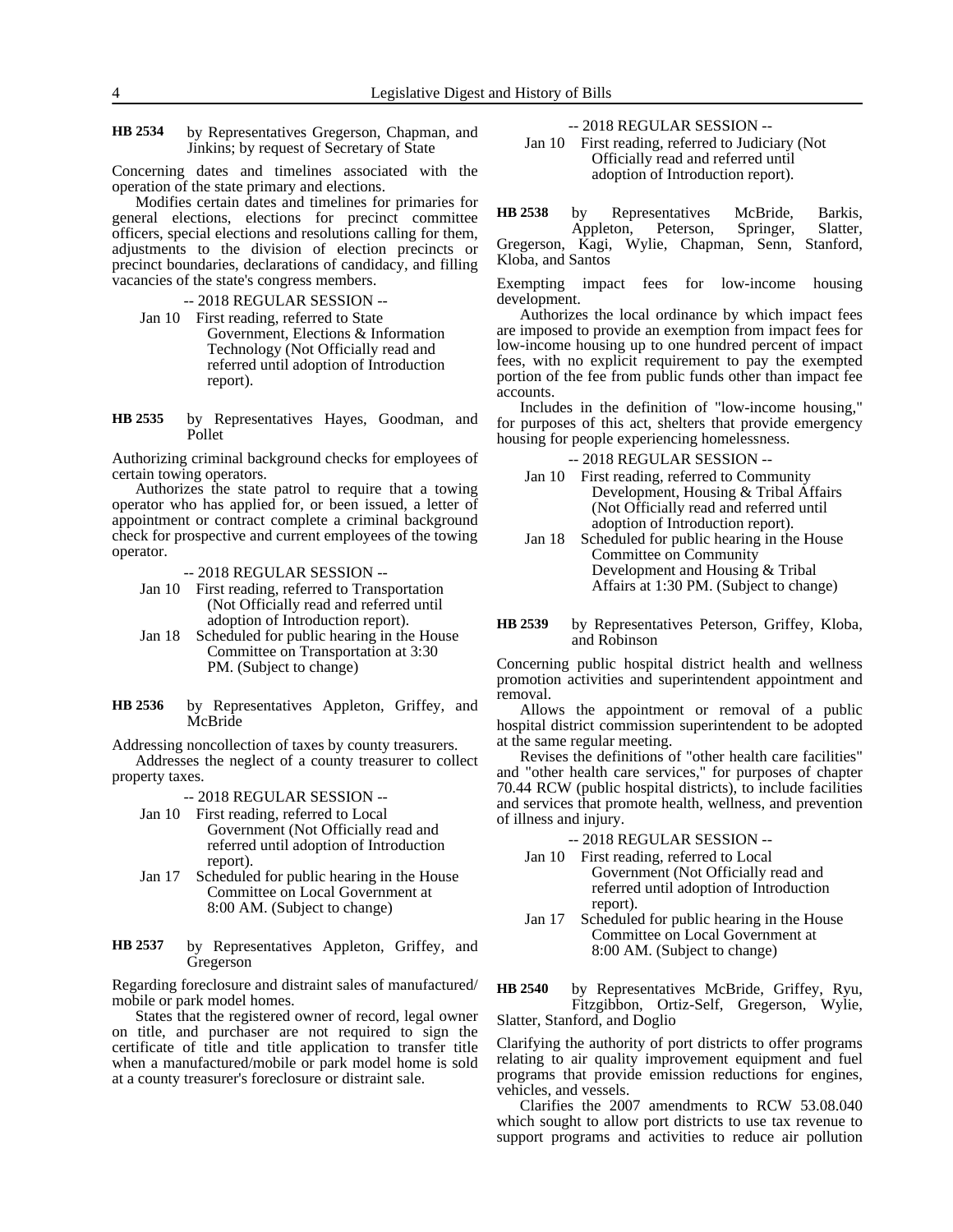from engines, vehicles, and vessels because the statute is confusing and further clarification is needed for port districts to avoid litigation and audit risk.

-- 2018 REGULAR SESSION --

- Jan 10 First reading, referred to Local Government (Not Officially read and referred until adoption of Introduction report).
- Jan 17 Scheduled for public hearing in the House Committee on Local Government at 8:00 AM. (Subject to change)

by Representatives Kilduff, Rodne, and Eslick **HB 2541**

Expanding the classes of persons who may provide informed consent for certain patients who are not competent to consent.

Addresses informed consent for certain patients who are not competent to consent and includes the following in the classes of persons who may provide informed consent: Adult grandchildren, adult nieces and nephews, adult aunts and uncles, and certain unrelated adults.

- -- 2018 REGULAR SESSION --
- Jan 10 First reading, referred to Judiciary (Not Officially read and referred until adoption of Introduction report).

### by Representatives Nealey, Goodman, Jenkin, Klippert, Haler, Smith, and Hansen **HB 2542**

Concerning ex parte temporary orders outside of normal court hours.

Authorizes a district court to issue an ex parte temporary order for protection when a law enforcement officer presents to the court, by telephone, a sworn petition setting forth the need for the order and the court finds reasonable grounds that irreparable injury could result from domestic violence if an order is not issued without prior notice to the respondent.

-- 2018 REGULAR SESSION --

- Jan 10 First reading, referred to Judiciary (Not Officially read and referred until adoption of Introduction report).
- Jan 17 Scheduled for public hearing in the House Committee on Judiciary at 8:00 AM. (Subject to change)

by Representatives Lovick, Irwin, Springer, Kirby, Doglio, Frame, Chandler, Stokesbary, Griffey, Volz, Ortiz-Self, McBride, Senn, Gregerson, Muri, and Pollet **HB 2543**

Establishing regional school safety centers in educational service districts.

Requires educational service districts to establish regional school safety centers as part of a statewide network to provide regional coordination of school safety efforts across the state and school safety resources to the school districts in the region.

Provides that this act is null and void if appropriations are not approved.

-- 2018 REGULAR SESSION --

- Jan 10 First reading, referred to Education (Not Officially read and referred until adoption of Introduction report).
- Jan 16 Scheduled for public hearing in the House Committee on Education at 1:30 PM. (Subject to change)
- by Representatives Stonier, Johnson, Volz, Kraft, Vick, Wylie, and Blake **HB 2544**

Requiring property sold in tax lien foreclosure proceedings to be sold as is.

Modifies tax lien foreclosure provisions to require that a sold property be sold "as is." There is no guarantee or warranty of any kind.

- -- 2018 REGULAR SESSION --
- Jan 10 First reading, referred to Judiciary (Not Officially read and referred until adoption of Introduction report).
- by Representatives Stonier, Johnson, Volz, Kraft, Vick, Wylie, and Blake **HB 2545**

Concerning mosquito control districts.

Addresses certain provisions regarding the collection of tax and lien foreclosures in other statutes to govern certain matters as applied to mosquito control districts.

-- 2018 REGULAR SESSION --

- Jan 10 First reading, referred to Local Government (Not Officially read and referred until adoption of Introduction report).
- Jan 17 Scheduled for public hearing in the House Committee on Local Government at 8:00 AM. (Subject to change)

by Representatives Muri and Kilduff **HB 2546**

Concerning waivers of required ballot box placements. Authorizes the county auditor to seek a waiver from

ballot box siting requirements. Requires the waiver request to be submitted in any form and manner as the secretary of state may establish by rule.

Authorizes the secretary of state to request information regarding the request that may be helpful in determining whether to approve a waiver and must approve or disapprove the request within sixty days of receiving it.

Prohibits the secretary of state from issuing a waiver that would result in fewer than one ballot drop box per fifteen thousand registered voters in a county.

| --2018 REGULAR SESSION -- |                                         |
|---------------------------|-----------------------------------------|
|                           | Jan 10 First reading, referred to State |
|                           | Government, Elections & Information     |
|                           | Technology (Not Officially read and     |
|                           | referred until adoption of Introduction |
|                           | report).                                |

by Representatives Muri and Kilduff **HB 2547**

Concerning certificate of need requirements.

Eliminates certificate of need requirements for kidney disease treatment centers.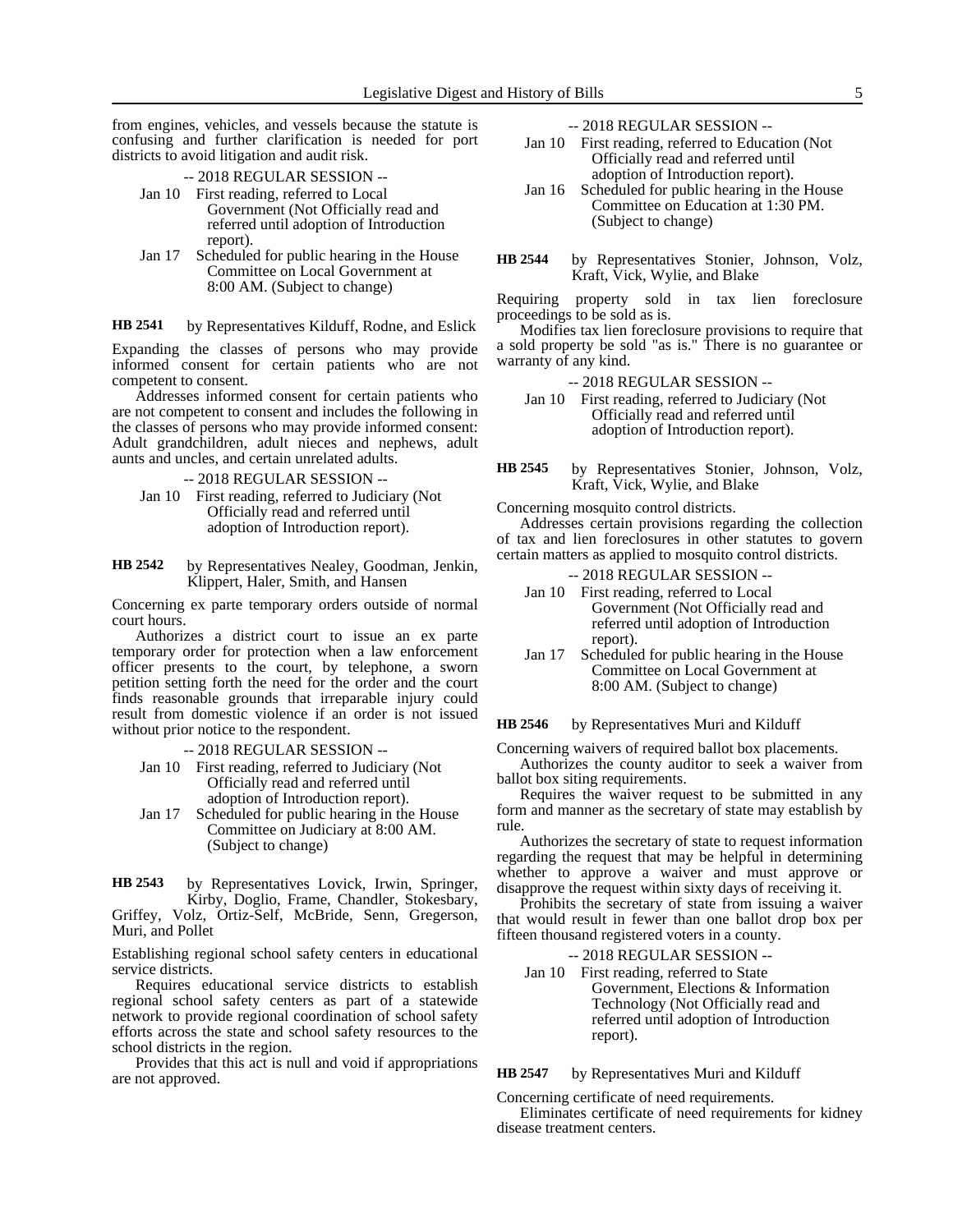# -- 2018 REGULAR SESSION --

Jan 10 First reading, referred to Health Care & Wellness (Not Officially read and referred until adoption of Introduction report).

by Representatives Muri and Kilduff **HB 2548**

Providing for railroad community notice requirements.

Requires a railroad company, at least ten days before taking a planned action that may have a significant impact on a community, to notify, in writing, the governing authority of the community and the commission of the planned action.

-- 2018 REGULAR SESSION --

- Jan 10 First reading, referred to Transportation (Not Officially read and referred until adoption of Introduction report).
- Jan 18 Scheduled for public hearing in the House Committee on Transportation at 3:30 PM. (Subject to change)

#### by Representative Muri **HB 2549**

Expanding the alternative fuel vehicle sales and use tax exemption.

Extends the existing sales and use tax exemption on certain clean alternative fuel vehicles to reduce the price charged to customers for the vehicles.

-- 2018 REGULAR SESSION --

- Jan 10 First reading, referred to Transportation (Not Officially read and referred until adoption of Introduction report).
- by Representatives Muri, Kilduff, Reeves, Stanford, Shea, and Johnson **HB 2550**

Providing tax exemptions for the assistance of disabled veterans and members of the armed forces of the United States of America.

Provides a business and occupation tax exemption and a sales and use tax exemption for sales on a federal military reservation by a nonprofit organization that operates an adaptive recreational and rehabilitation facility dedicated to the assistance of disabled veterans and members of the armed forces of the United States.

-- 2018 REGULAR SESSION -- Jan 10 First reading, referred to Finance (Not Officially read and referred until adoption of Introduction report).

#### by Representative Muri **HB 2551**

Removing areas from a regional transit authority.

Authorizes the county legislative authority of every member county in a regional transit authority to convene a regional transit authority improvement conference for the purpose of evaluating the need for and the desirability of the regional transit authority in its then current configuration.

### -- 2018 REGULAR SESSION --

Jan 10 First reading, referred to Transportation (Not Officially read and referred until adoption of Introduction report).

by Representatives Blake, Walsh, Tharinger, and Chapman **HB 2552**

Concerning municipal police districts.

Addresses the creation, management, and dissolution of municipal police districts.

-- 2018 REGULAR SESSION --

- Jan 10 First reading, referred to Local Government (Not Officially read and referred until adoption of Introduction report).
- Jan 18 Scheduled for public hearing in the House Committee on Local Government at 1:30 PM. (Subject to change)
- by Representatives Blake, Orcutt, Morris, and Hargrove **HB 2553**

Adjusting assessments levied on hardwood processors.

Changes the agricultural commodity assessments, levied by the state hardwoods commission, on processors of hardwoods to four cents per ton produced.

Requires the assessment to be adjusted to reflect the percentage change in the implicit price deflator for personal consumption expenditures by September 25th of the year before the assessments are payable.

- -- 2018 REGULAR SESSION --
- Jan 10 First reading, referred to Agriculture & Natural Resources (Not Officially read and referred until adoption of Introduction report).

### by Representatives Blake, Walsh, Tharinger, Chapman, and Kloba **HB 2554**

Establishing compassionate care renewals for medical marijuana qualifying patients.

Allows a health care professional to indicate that a qualifying patient qualifies for a compassionate care renewal of his or her registration in the medical marijuana authorization database and authorization card if the health care professional determines that requiring the qualifying patient to renew a registration in person would likely result in severe hardship to the qualifying patient because of the qualifying patient's physical or emotional condition.

### -- 2018 REGULAR SESSION --

Jan 10 First reading, referred to Health Care & Wellness (Not Officially read and referred until adoption of Introduction report).

by Representatives Dent, Blake, Buys, Orwall, and Morris **HB 2555**

Providing the director of the department of fish and wildlife the authority to issue permits to the Wanapum Indians for other freshwater food fish for ceremonial and subsistence purposes.

Authorizes the director of the department of fish and wildlife to issue permits to members of the Wanapum band of Indians to also take other freshwater food fish for ceremonial and subsistence purposes.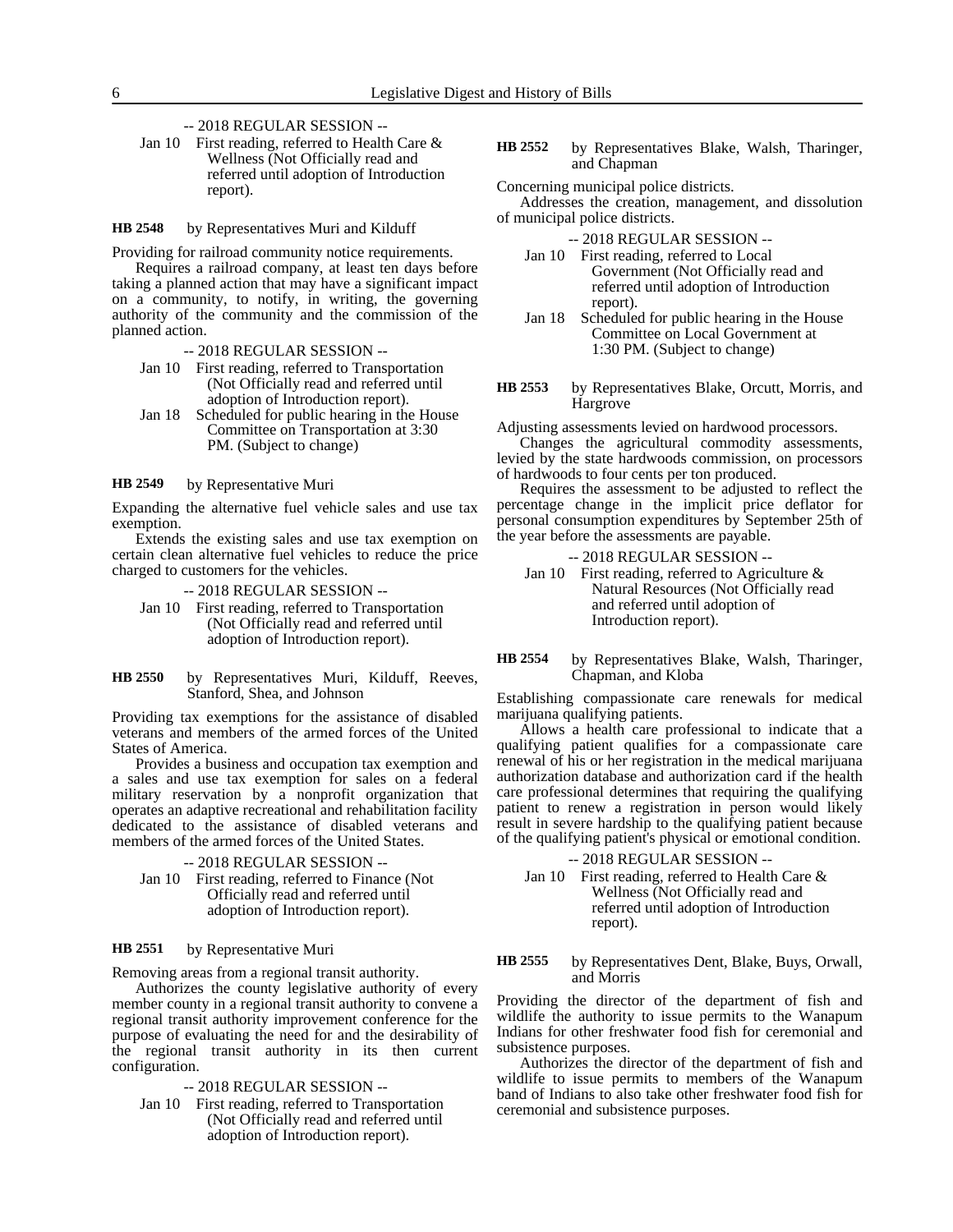- -- 2018 REGULAR SESSION --
- Jan 10 First reading, referred to Community Development, Housing & Tribal Affairs (Not Officially read and referred until adoption of Introduction report).
- Jan 16 Scheduled for public hearing in the House Committee on Community Development and Housing & Tribal Affairs at 10:00 AM. (Subject to change)
- Jan 18 Scheduled for executive session in the House Committee on Community Development and Housing & Tribal Affairs at 1:30 PM. (Subject to change)

by Representatives Jinkins, Appleton, Stonier, Robinson, Gregerson, Reeves, Fey, Wylie, Sawyer, Valdez, Tharinger, and Macri **HB 2556**

Protecting consumers and purchasers from excessive increases in generic prescription drug prices.

States that the legislature declares that unjustified and excessive price increases of generic drugs are considered violations of the consumer protection act.

Requires the prescription drug program to produce and make available to drug manufacturers a price increase notification form.

Requires a drug manufacturer, if it increases the wholesale acquisition cost of a generic drug by a percent equal to or greater than one hundred percent at any one time or in the aggregate in any twelve-month period, to use the price increase notification form to notify the office of the insurance commissioner and the prescription drug program of the increase.

-- 2018 REGULAR SESSION --

Jan 10 First reading, referred to Health Care & Wellness (Not Officially read and referred until adoption of Introduction report).

by Representatives Maycumber, Lovick, Graves, Volz, DeBolt, Stambaugh, Chandler, Cody, Caldier, Fitzgibbon, Senn, Muri, Kretz, Ryu, Smith, Dent, Slatter, Eslick, Stanford, Doglio, Ormsby, Steele, Macri, Riccelli, and Young **HB 2557**

Concerning bone marrow donation information provided to driver's license and identicard applicants.

Requires the department of licensing to provide the ability for a driver's license or identicard applicant to express a written interest in obtaining further information about making a donation of bone marrow and being placed on the bone marrow donor registry.

Requires the department of health, within its bone marrow donor recruitment and education program, to also educate residents about the ability to obtain information about bone marrow donation when applying for or renewing a personal driver's license or identicard with the department of licensing.

-- 2018 REGULAR SESSION --

Jan 10 First reading, referred to Health Care & Wellness (Not Officially read and referred until adoption of Introduction report).

by Representatives Kirby, Santos, Senn, and Kloba **HB 2558**

Preventing public identification or stigmatization of public school students.

Prohibits a school or school district from publicly identifying or stigmatizing, or taking action that would likely publicly identify or stigmatize, a student based on attendance, academic performance, or behavior that is unsatisfactory.

Requires school principals, classroom teachers, and paraeducators to confer annually to develop or review policies and practices designed to improve school climate and create a safe, respectful learning environment.

Requires the center for the improvement of student learning to convene a work group to make recommendations: (1) On school climate and safe, respectful learning environment training requirements for educators;

(2) That emphasize that public identification or stigmatization are counterproductive to the state's goal of improving school climate and creating a safe, respectful learning environment.

Provides an August 1, 2019, expiration of the work group.

-- 2018 REGULAR SESSION --

- Jan 10 First reading, referred to Education (Not Officially read and referred until adoption of Introduction report).
- Jan 15 Scheduled for public hearing in the House Committee on Education at 1:30 PM. (Subject to change)

by Representatives Blake and Condotta **HB 2559**

Allowing nonmedical home cultivation of marijuana.

Allows a person age twenty-one or over to possess no more than six marijuana plants and up to twenty-four ounces of usable marijuana harvested from plants lawfully grown on the premises of the housing unit occupied by the person in possession of the plants and marijuana.

Prohibits more than six plants from being grown or possessed on the premises of a single housing unit regardless of the number of residents living on the premises.

Allows a property owner to prohibit the cultivation of marijuana plants by a renter or lessee upon or within his or her property.

-- 2018 REGULAR SESSION --

- Jan 10 First reading, referred to Commerce & Gaming (Not Officially read and referred until adoption of Introduction report).
- Jan 15 Scheduled for public hearing in the House Committee on Commerce & Gaming at 1:30 PM. (Subject to change)
- Jan 16 Scheduled for executive session in the House Committee on Commerce & Gaming at 1:30 PM. (Subject to change)

by Representatives Condotta and Barkis **HB 2560**

Advancing the American dream by allowing increased family residential development in counties where the first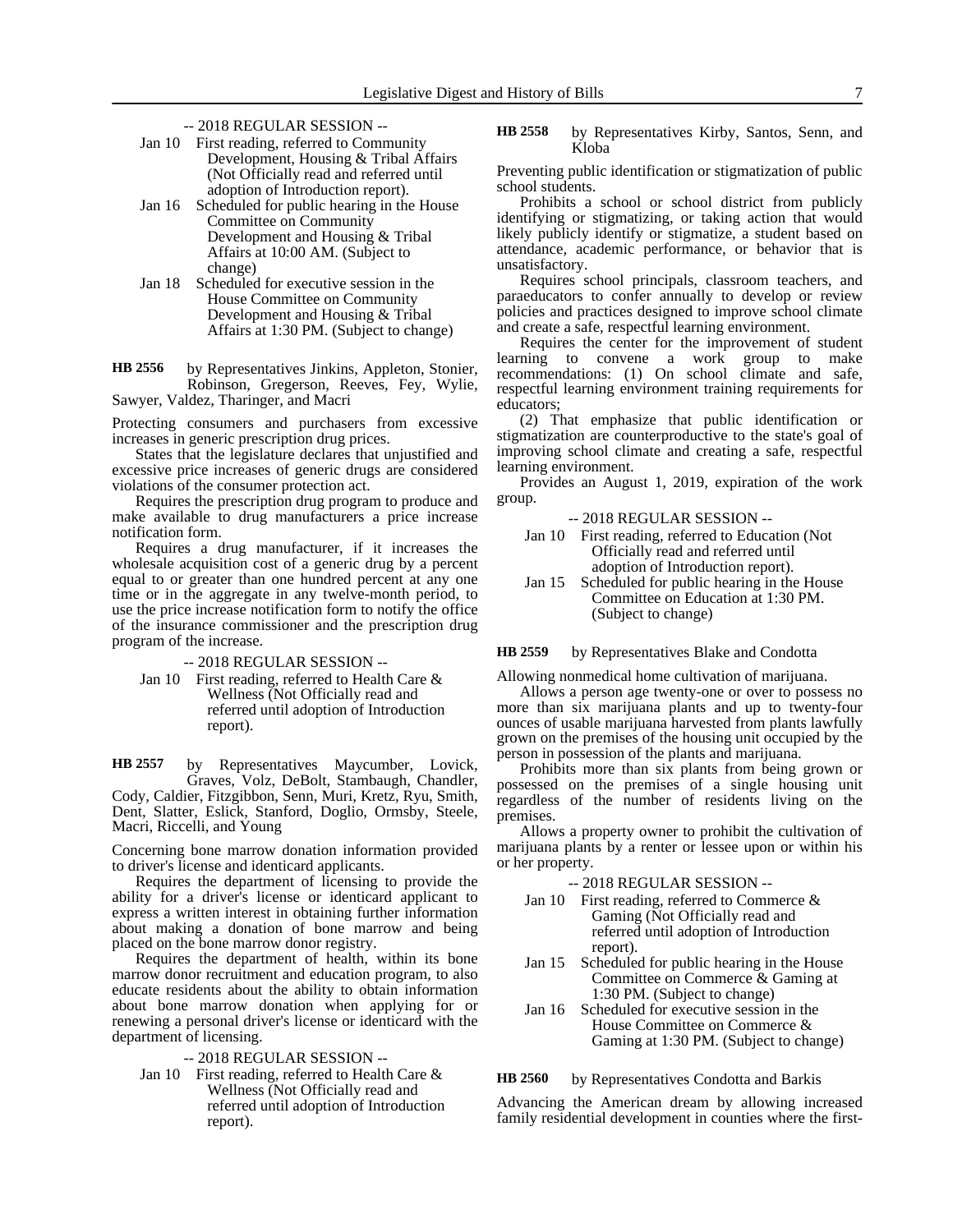time buyer housing affordability index shows that housing is not affordable.

Allows a county, in which the first-time buyer housing affordability index, as calculated by the county legislative authority and adopted by ordinance or development regulation, is less than one hundred for three quarters in any given year, to permit, for the following two years, single-family detached residential development of any density outside the urban growth area.

-- 2018 REGULAR SESSION --

Jan 10 First reading, referred to Environment (Not Officially read and referred until adoption of Introduction report).

by Representatives Dent, Blake, Dye, Doglio, Johnson, Peterson, and Eslick **HB 2561**

Concerning temporary duties for the wildland fire advisory committee.

Requires the commissioner of public lands to direct the wildland fire advisory committee to review, analyze, and make recommendations on certain issues related to wild fire prevention, response, and suppression activities within the state.

Expires December 31, 2019.

-- 2018 REGULAR SESSION --

- Jan 10 First reading, referred to Agriculture & Natural Resources (Not Officially read and referred until adoption of Introduction report).
- by Representatives Dent, Blake, Dye, Doglio, Johnson, and Peterson **HB 2562**

Concerning rangeland fire protection associations.

Addresses rangeland fire protection associations which are defined as nonprofit associations or unincorporated associations that are formed for a lawful purpose that includes the detection, prevention, and suppression of wildfires outside the jurisdiction of a local or regional fire protection agency.

-- 2018 REGULAR SESSION --

Jan 10 First reading, referred to Agriculture & Natural Resources (Not Officially read and referred until adoption of Introduction report).

#### by Representatives Condotta and Sawyer **HB 2563**

Requiring retailers to post the total sale price of spirits for sale.

Requires a retailer, licensed under Title 66 RCW (alcoholic beverage control) to conduct retail sales of spirits for off-premises consumption, to conspicuously display the total sale price including state and federal taxes and fees except state and local sales taxes, for each container or package of spirits offered to the consumer for consumption off the licensed premises.

-- 2018 REGULAR SESSION --

Jan 10 First reading, referred to Commerce  $\&$ Gaming (Not Officially read and referred until adoption of Introduction report).

- Jan 16 Scheduled for public hearing in the House Committee on Commerce & Gaming at 1:30 PM. (Subject to change)
- Jan 18 Scheduled for executive session in the House Committee on Commerce & Gaming at 9:00 AM. (Subject to change)
- by Representatives Lovick, Graves, Orwall, Stanford, Riccelli, Sells, Gregerson, and Macri **HB 2564**

Creating Patches pal special license plates.

Creates Patches pal special license plates to provide funds to the Seattle Children's Hospital strong against cancer program.

- -- 2018 REGULAR SESSION --
- Jan 10 First reading, referred to Transportation (Not Officially read and referred until adoption of Introduction report).

#### by Representative Schmick **HB 2565**

Concerning drug and gene therapy payment for medicaid managed care organizations.

Requires the pharmacy and therapeutics committee established by the state health care authority to include among its voting members a representative from each managed care organization that is contracted to administer a medicaid managed care plan.

Requires a contract with a managed care organization that provides medical assistance to include certain limitations with regard to the establishment of a preferred drug list common to all managed care organizations.

-- 2018 REGULAR SESSION --

Jan 10 First reading, referred to Health Care & Wellness (Not Officially read and referred until adoption of Introduction report).

#### by Representative Schmick **HB 2566**

Modifying funding of the medical marijuana authorization database.

Removes the requirement that the expenses incurred for implementing and administering the medical marijuana authorization database be paid from the health professions account.

Requires the legislature to annually appropriate money in the dedicated marijuana account as follows: An amount not less than three hundred thousand dollars to the department of health to administer the medical marijuana authorization database, as appropriated in the omnibus appropriations act.

Requires fees collected from the issuance of initial and renewal recognition cards issued by a marijuana retailer to be deposited into the dedicated marijuana account.

### -- 2018 REGULAR SESSION --

Jan 10 First reading, referred to Appropriations (Not Officially read and referred until adoption of Introduction report).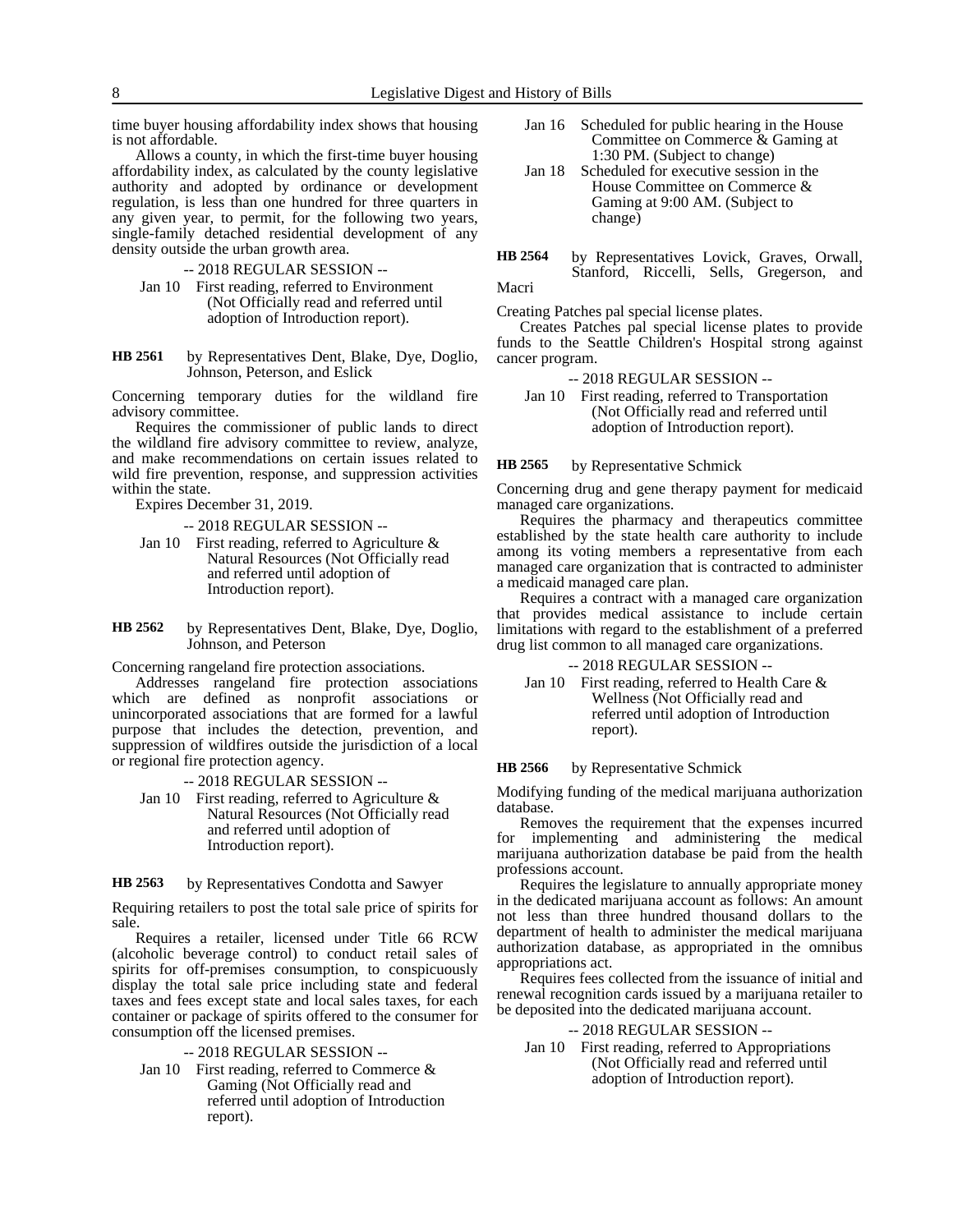by Representatives Shea, Hudgins, McDonald, Pike, Kraft, McCaslin, Volz, Irwin, and **HB 2567**

Taylor

Prohibiting the names of county auditors and the secretary of state in their official capacity on election materials.

Prohibits the secretary of state's and the county auditor's names from appearing in the voters' pamphlet in his or her official capacity.

-- 2018 REGULAR SESSION --

Jan 10 First reading, referred to State

Government, Elections & Information Technology (Not Officially read and referred until adoption of Introduction report).

# **House Joint Memorials**

by Representatives Shea, Fitzgibbon, Wilcox, Tharinger, Dent, Doglio, Buys, Fey, Manweller, Peterson, Maycumber, Ryu, Nealey, Pettigrew, Johnson, Springer, Haler, Lytton, Stokesbary, Smith, Gregerson, Muri, McBride, Kloba, and Goodman **HJM 4014**

Supporting the continued research, development, production, and application of biochar from our forests and agricultural lands.

Supports the continued research, development, production, and application of biochar from our forests and agricultural lands.

- -- 2018 REGULAR SESSION --
- Jan 10 First reading, referred to Agriculture & Natural Resources (Not Officially read and referred until adoption of Introduction report).

### **Senate Bills**

by Senators Hunt, Zeiger, Mullet, Kuderer, and Miloscia; by request of Secretary of State **SB 6193**

Concerning dates and timelines associated with the operation of the state primary and elections.

Modifies certain dates and timelines for primaries for general elections, elections for precinct committee officers, special elections and resolutions calling for them, adjustments to the division of election precincts or precinct boundaries, declarations of candidacy, and filling vacancies of the state's congress members.

-- 2018 REGULAR SESSION --

Jan 10 First reading, referred to State Government, Tribal Relations & Elections.

by Senators Angel, Rolfes, Conway, and Wagoner; by request of Department of Veterans Affairs **SB 6194**

Concerning the department of veterans affairs.

Changes the term "superintendent of state veterans' homes" to "administrator of state veterans' homes," for purposes of chapter 72.36 RCW (soldiers' and veterans' homes--veterans' cemetery).

Requires the director of the department of veterans affairs, when appointing an administrator for each state veterans' home, to provide preference to honorably discharged veterans.

-- 2018 REGULAR SESSION --

Jan 10 First reading, referred to State Government, Tribal Relations & Elections.

by Senators Cleveland, Rivers, and Wilson **SB 6195**

Facilitating transportation projects of statewide significance.

Establishes a formal process of coordination to expedite the completion of transportation projects of statewide significance.

Requires the department of transportation to: (1) Develop an application for designation of transportation projects as transportation projects of statewide significance; and

(2) Designate a transportation project as a transportation project of statewide significance if the department determines, after review of the application, that the transportation project will meet certain criteria.

-- 2018 REGULAR SESSION --

Jan 10 First reading, referred to Transportation.

### by Senators Cleveland, Fain, Rivers, Van De Wege, Palumbo, Kuderer, McCoy, Takko, **SB 6196**

Wilson, Keiser, and Saldaña

Allowing animal care and control agencies and nonprofit humane societies to provide additional veterinary services to low-income households.

Makes veterinary services more accessible to qualified low-income households that are otherwise unable to afford the full price of needed veterinary services for their pets.

Requires the state veterinary board of governors to adopt rules that establish regular reporting requirements that demonstrate the animal care and control facilities and nonprofit humane societies are serving only low-income households.

-- 2018 REGULAR SESSION --

Jan 10 First reading, referred to Health & Long Term Care.

by Senators Keiser, Baumgartner, Hasegawa, and Conway **SB 6197**

Regarding an employer's payment of indebtedness upon the death of an employee.

Provides that, under certain conditions, in the event a decedent's employer is the state or a municipal corporation, there is no limit to the amount of the indebtedness that can be paid.

## -- 2018 REGULAR SESSION --

Jan 10 First reading, referred to Labor & Commerce.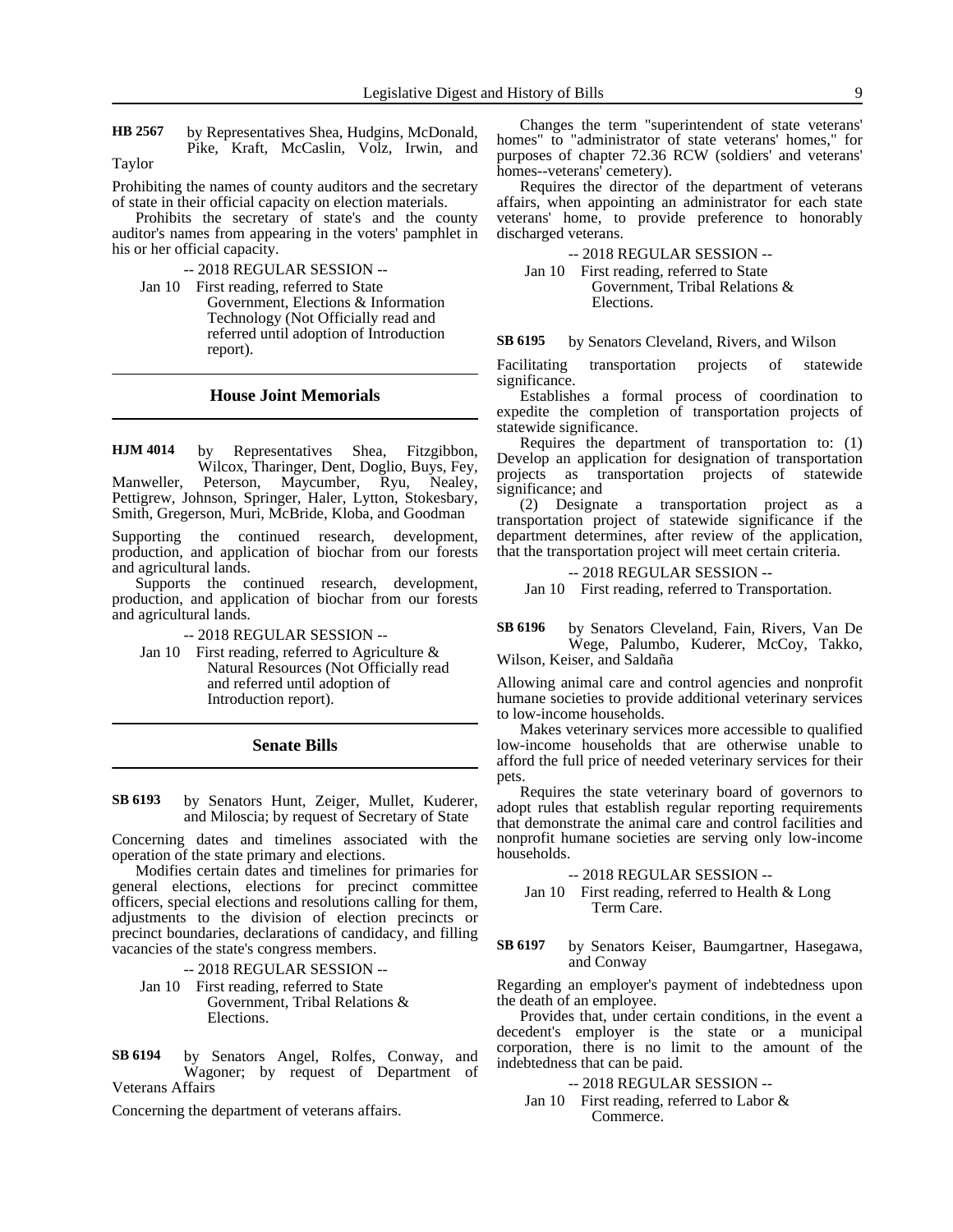Jan 17 Scheduled for public hearing in the Senate Committee on Labor & Commerce at 1:30 PM. (Subject to change)

by Senators Takko, Wilson, Rolfes, Rivers, and Mullet; by request of Department of Fish and Wildlife **SB 6198**

Increasing participation in recreational fishing and hunting.

Increases participation in recreational fishing and hunting.

-- 2018 REGULAR SESSION --

Jan 10 First reading, referred to Agriculture, Water, Natural Resources & Parks.

by Senators Cleveland, Conway, Miloscia, Keiser, and Fortunato; by request of Department of Social and Health Services **SB 6199**

Concerning the individual provider employment administrator program.

Authorizes the department of social and health services to establish and implement an individual provider employment administrator program to provide personal care, respite care, and similar services to individuals with functional impairments under programs authorized through the medicaid state plan or medicaid waiver authorities and similar state-funded in-home care programs.

-- 2018 REGULAR SESSION --

Jan 10 First reading, referred to Health & Long Term Care.

by Senators Liias, Mullet, Hunt, Nelson, Van De Wege, Keiser, Ranker, Kuderer, and Wellman **SB 6200**

Allowing persons who will turn eighteen years of age by the general election to vote in the primary election.

Allows a seventeen-year-old person to vote in a primary election if he or she will be eighteen years old at the time of the general election.

Takes effect if the proposed amendment to Article VI, section 1 of the state Constitution, allowing persons who will turn eighteen years of age by the general election to vote in the primary election, is approved by the voters at the next general election.

-- 2018 REGULAR SESSION --

- Jan 10 First reading, referred to State Government, Tribal Relations & Elections.
- Jan 17 Scheduled for public hearing in the Senate Committee on State Government and Tribal Relations & Elections at 8:00 AM. (Subject to change)

by Senators Liias, Zeiger, Carlyle, and Palumbo **SB 6201**

Making the open educational resources project permanent. Removes the June 30, 2018, expiration date relating to

the library of openly licensed courseware that is aligned

with state K-12 learning standards; and the open educational resources account.

-- 2018 REGULAR SESSION --

Jan 10 First reading, referred to Early Learning & K-12 Education.

by Senators Liias, Miloscia, Hunt, and Keiser **SB 6202**

Concerning election security practices around auditing and equipment.

Provides available methods for the county auditor to use when conducting an audit on the results of votes cast.

Requires a manufacturer or distributor of a voting system or component that is certified by the secretary of state to disclose to him or her and the attorney general a breach of the security of its system.

Authorizes the secretary of state to decertify a voting system or component and withdraw authority for its future use or sale in the state if he or she determines it no longer conforms with certain requirements.

-- 2018 REGULAR SESSION --

Jan 10 First reading, referred to State Government, Tribal Relations & Elections.

by Senators Carlyle, Ranker, Palumbo, Nelson, Pedersen, Frockt, Billig, Rolfes, McCoy, Keiser, Wellman, Liias, Hunt, Chase, Saldaña, **SB 6203**

and Kuderer; by request of Governor Inslee

Reducing carbon pollution by moving to a clean energy economy.

Imposes a carbon pollution tax on: (1) The sale or use within this state of fossil fuels, including fossil fuels used in generating electricity; or

(2) The sale or consumption within this state of electricity generated through the combustion of fossil fuels.

Authorizes each light and power business or gas distribution business to claim a credit against the carbon pollution tax for approved clean energy investments.

Requires the utilities and transportation commission and the department of commerce to create a technical advisory committee to advise certain parties on utility reinvestment of certain credited money.

Establishes clean energy investment programs and clean energy investment plans.

Creates the carbon pollution reduction account, the energy transformation account, the transition assistance account, and the water and natural resources resilience account.

# -- 2018 REGULAR SESSION --

Jan 10 First reading, referred to Energy, Environment & Technology.

Jan 16 Scheduled for public hearing in the Senate Committee on Energy and Environment & Technology at 10:00 AM. (Subject to change)

by Senators Cleveland, Rivers, Takko, Wilson, King, Bailey, Short, Warnick, Honeyford, and **SB 6204**

Braun

Concerning mosquito control districts.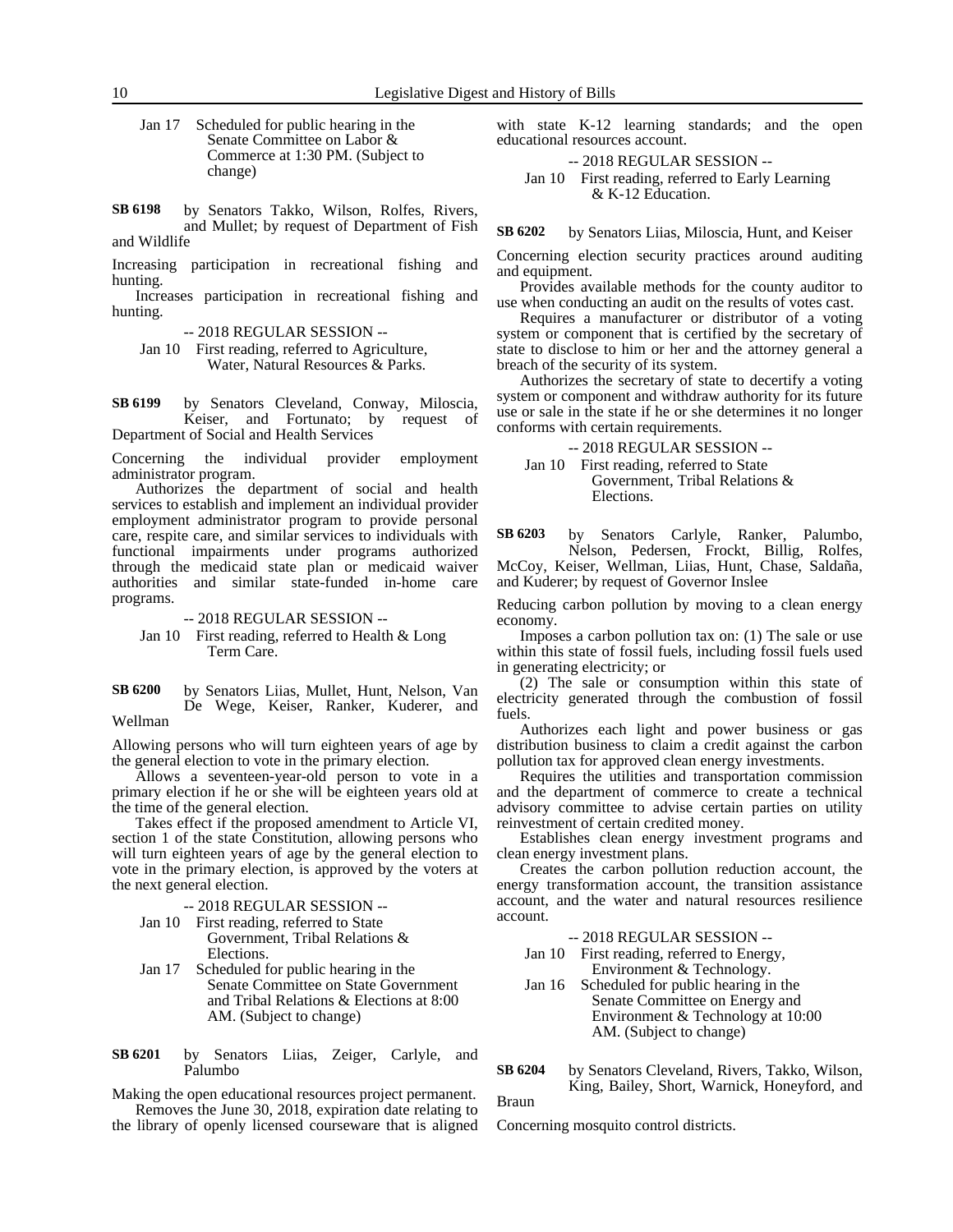Addresses certain provisions regarding the collection of tax and lien foreclosures in other statutes to govern certain matters as applied to mosquito control districts.

- -- 2018 REGULAR SESSION -- Jan 10 First reading, referred to Local Government.
- Jan 18 Scheduled for public hearing in the Senate Committee on Local Government at 1:30 PM. (Subject to change)
- by Senators Cleveland, Wilson, Takko, Rivers, Bailey, King, Short, Warnick, Honeyford, and Braun **SB 6205**

Requiring property sold in tax lien foreclosure proceedings to be sold as is.

Modifies tax lien foreclosure provisions to require that a sold property be sold "as is." There is no guarantee or warranty of any kind.

- -- 2018 REGULAR SESSION --
- Jan 10 First reading, referred to Local Government.
- Jan 18 Scheduled for public hearing in the Senate Committee on Local Government at 1:30 PM. (Subject to change)

#### by Senators Keiser and Bailey **SB 6206**

Reducing training requirements for certain respite care providers who provide respite to unpaid caregivers and work three hundred hours or less in any calendar year.

Requires a person working as an individual provider who provides respite care services only for individuals who receive services under chapter 74.39A RCW (longterm care services) to complete fourteen hours of training within the first one hundred twenty days after becoming an individual provider.

-- 2018 REGULAR SESSION -- Jan 10 First reading, referred to Health & Long Term Care.

#### by Senators Palumbo, Short, and Sheldon **SB 6207**

Clarifying the authority of port districts to offer programs relating to air quality improvement equipment and fuel programs that provide emission reductions for engines, vehicles, and vessels.

Clarifies the 2007 amendments to RCW 53.08.040 which sought to allow port districts to use tax revenue to support programs and activities to reduce air pollution from engines, vehicles, and vessels because the statute is confusing and further clarification is needed for port districts to avoid litigation and audit risk.

-- 2018 REGULAR SESSION --

- Jan 10 First reading, referred to Local Government.
- Jan 18 Scheduled for public hearing in the Senate Committee on Local Government at 1:30 PM. (Subject to change)

#### by Senators Takko and Short **SB 6208**

Concerning public hospital district health and wellness promotion activities and superintendent appointment and removal.

Allows the appointment or removal of a public hospital district commission superintendent to be adopted at the same regular meeting.

Revises the definitions of "other health care facilities" and "other health care services," for purposes of chapter 70.44 RCW (public hospital districts), to include facilities and services that promote health, wellness, and prevention of illness and injury.

- -- 2018 REGULAR SESSION --
- Jan 10 First reading, referred to Local Government.
- Jan 18 Scheduled for public hearing in the Senate Committee on Local Government at 1:30 PM. (Subject to change)
- by Senators Mullet, Rivers, Palumbo, Fain, and Hobbs **SB 6209**

Facilitating high school success.

Requires, rather than encourages, each school district board of directors to adopt an academic acceleration policy for high school students.

Requires each school district to enroll a student in a dual credit course or program if he or she wants to enroll in the course or program.

Modifies the following areas of education statutes to include all eligible high school students rather than only certain grades: (1) College in the high school program and the running start program;

(2) The requirement to provide general information to students about the running start program; and

(3) Cooperative agreements between the state's school districts and the community colleges in Oregon and Idaho that allow a student to earn high school and college credit concurrently.

Allows a school district to expend a portion of its learning assistance program allocation: (1) To develop a dropout early warning and intervention data system; and

(2) On interventions for students identified as at risk of not graduating using the dropout early warning and intervention data system.

Includes migrant students and English language learners in the definition of "vulnerable student."

### -- 2018 REGULAR SESSION --

Jan 10 First reading, referred to Early Learning & K-12 Education.

by Senators Conway, Schoesler, McCoy, Hobbs, Rolfes, and Hunt; by request of Select Committee on Pension Policy **SB 6210**

Addressing the terms under which tribal schools may participate in the state retirement systems as part of a state-tribal education compact.

Requires certain information to be included in the state-tribal education compact if a tribal school chooses to participate in the teachers' retirement system and/or the school employees' retirement system.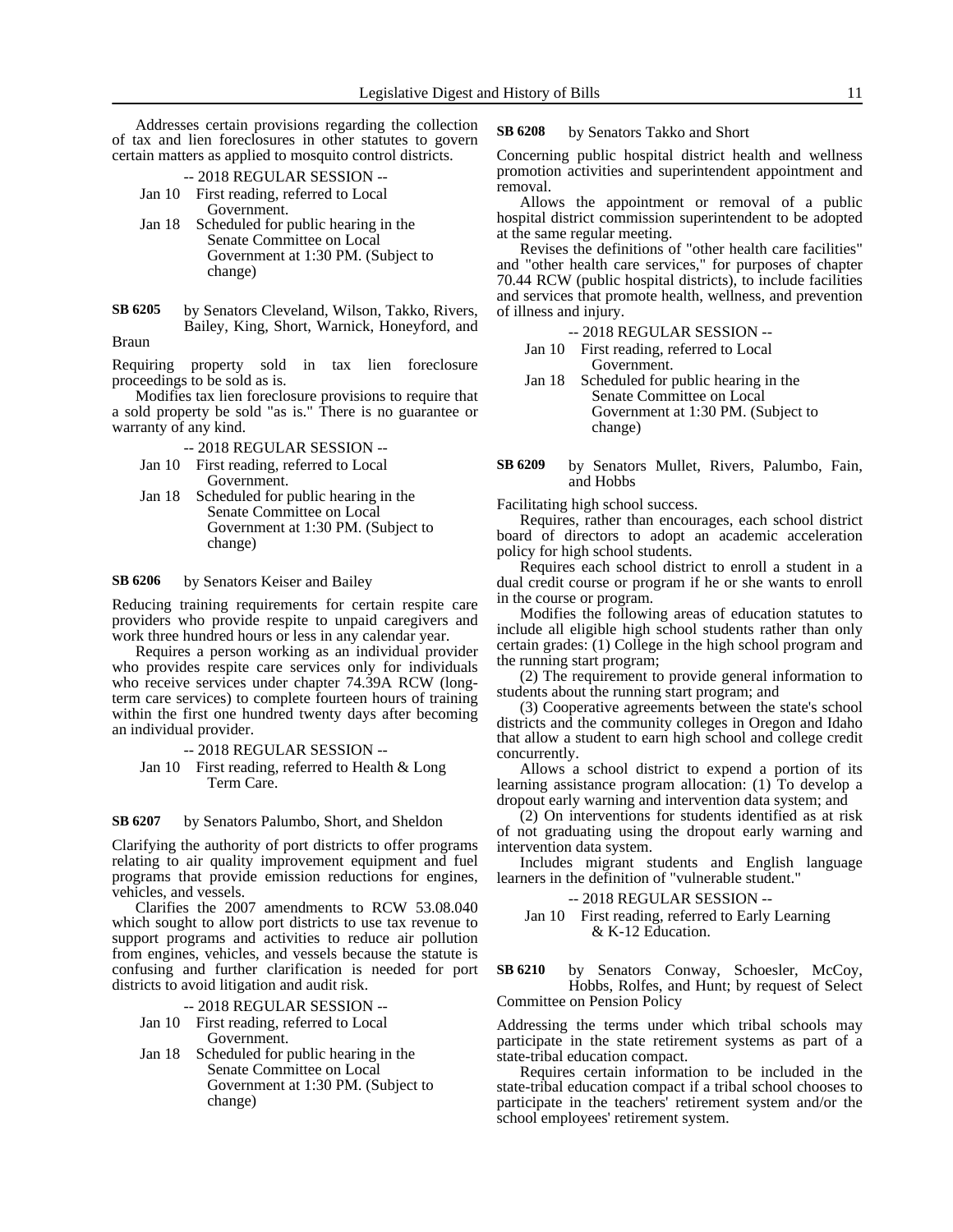Requires the department of retirement systems to make reasonable efforts to seek guidance from the federal internal revenue service, if available, to ensure that this act does not jeopardize qualification of the state retirement plans under section 401(a) of the internal revenue code.

### -- 2018 REGULAR SESSION --

Jan 10 First reading, referred to Ways & Means.

by Senators Hawkins, Rolfes, Van De Wege, and Takko; by request of Department of Natural Resources **SB 6211**

Concerning the federal lands revolving account.

Provides a definition for "good neighbor agreement," for purposes of Title 79 RCW (public lands), as follows: An agreement entered into between the state and the United States forest service or United States bureau of land management to conduct forestland, watershed, and rangeland restoration activities on federal lands, as originally authorized by the 2014 farm bill.

Creates the federal lands revolving account.

Requires receipts from the proceeds of good neighbor agreements and legislative transfers, gifts, grants, and federal funds designated for use in conjunction with a good neighbor agreement to be deposited in the account.

-- 2018 REGULAR SESSION --

Jan 10 First reading, referred to Agriculture, Water, Natural Resources & Parks.

Jan 15 Scheduled for public hearing in the Senate Committee on Agriculture, Water, and Natural Resources & Parks at 1:30 PM. (Subject to change)

by Senators Hasegawa, Chase, Conway, Rivers, Brown, Keiser, Cleveland, Fortunato, Zeiger, Mullet, Hunt, Kuderer, and King **SB 6212**

Allowing the legislative gift center to sell products produced in Washington by craft distillers microbreweries.

Authorizes the legislative gift center to sell spirits and beer produced in this state by a licensed craft distillery or a licensed microbrewery.

Requires the gift center to consult with: (1) Interest groups representing craft distilleries to select which spirits will be sold; and

(2) The Washington beer commission to select which microbrews will be sold.

- -- 2018 REGULAR SESSION --
- Jan 10 First reading, referred to Labor & Commerce.

by Senators Ranker, Conway, Hobbs, Keiser, Van De Wege, Palumbo, Hasegawa, Saldaña, Hunt, Walsh, Kuderer, Wellman, and Fortunato **SB 6213**

Addressing the presumption of occupational disease for purposes of workers' compensation by adding medical conditions to the presumption and extending the presumption to certain publicly employed firefighters and investigators and law enforcement.

States that, there exists a prima facie presumption, with regard to public employee fire investigators who are covered under the state industrial insurance act, that the

following are occupational diseases: Respiratory disease, heart problems or strokes, cancer, and infectious diseases.

States that, there exists a prima facie presumption, with regard to law enforcement officers who are covered under the state industrial insurance act, that the following are occupational diseases: Heart problems or strokes and infectious diseases.

-- 2018 REGULAR SESSION --

- Jan 10 First reading, referred to Labor & Commerce.
- Jan 15 Scheduled for public hearing in the Senate Committee on Labor & Commerce at 1:30 PM. (Subject to change)

by Senators Conway, Hobbs, Keiser, Van De Wege, Palumbo, Hasegawa, Rolfes, Ranker, Mullet, Saldaña, Kuderer, and Wellman **SB 6214**

Allowing industrial insurance coverage for posttraumatic stress disorders of law enforcement and firefighters.

States that, there exists a prima facie presumption, with regard to firefighters and law enforcement officers who are covered under the state industrial insurance act, that posttraumatic stress disorder is an occupational disease.

-- 2018 REGULAR SESSION --

Jan 10 First reading, referred to Labor & Commerce.

Jan 15 Scheduled for public hearing in the Senate Committee on Labor & Commerce at 1:30 PM. (Subject to change)

by Senators Mullet and Fain **SB 6215**

Addressing the compensation and administrative expenses of the Washington state investment board.

Requires the state investment board, before November 1 each year, to determine and certify to the state treasurer and the office of financial management the value of the total assets managed by the board.

Prohibits the operating expenses of the board, in any fiscal year, from exceeding 0.03 percent of the total assets managed by the board.

-- 2018 REGULAR SESSION --

Jan 10 First reading, referred to Ways & Means.

by Senators Saldaña, O'Ban, Dhingra, Frockt, Darneille, Pedersen, Kuderer, and Liias; by request of Attorney General **SB 6216**

Creating a program for the consolidation of traffic-based financial obligations.

Requires the administrator for the courts to create a unified payment plan system to allow for the consolidation of multiple traffic-based financial obligations from courts of limited jurisdiction.

### -- 2018 REGULAR SESSION --

Jan 10 First reading, referred to Law & Justice.